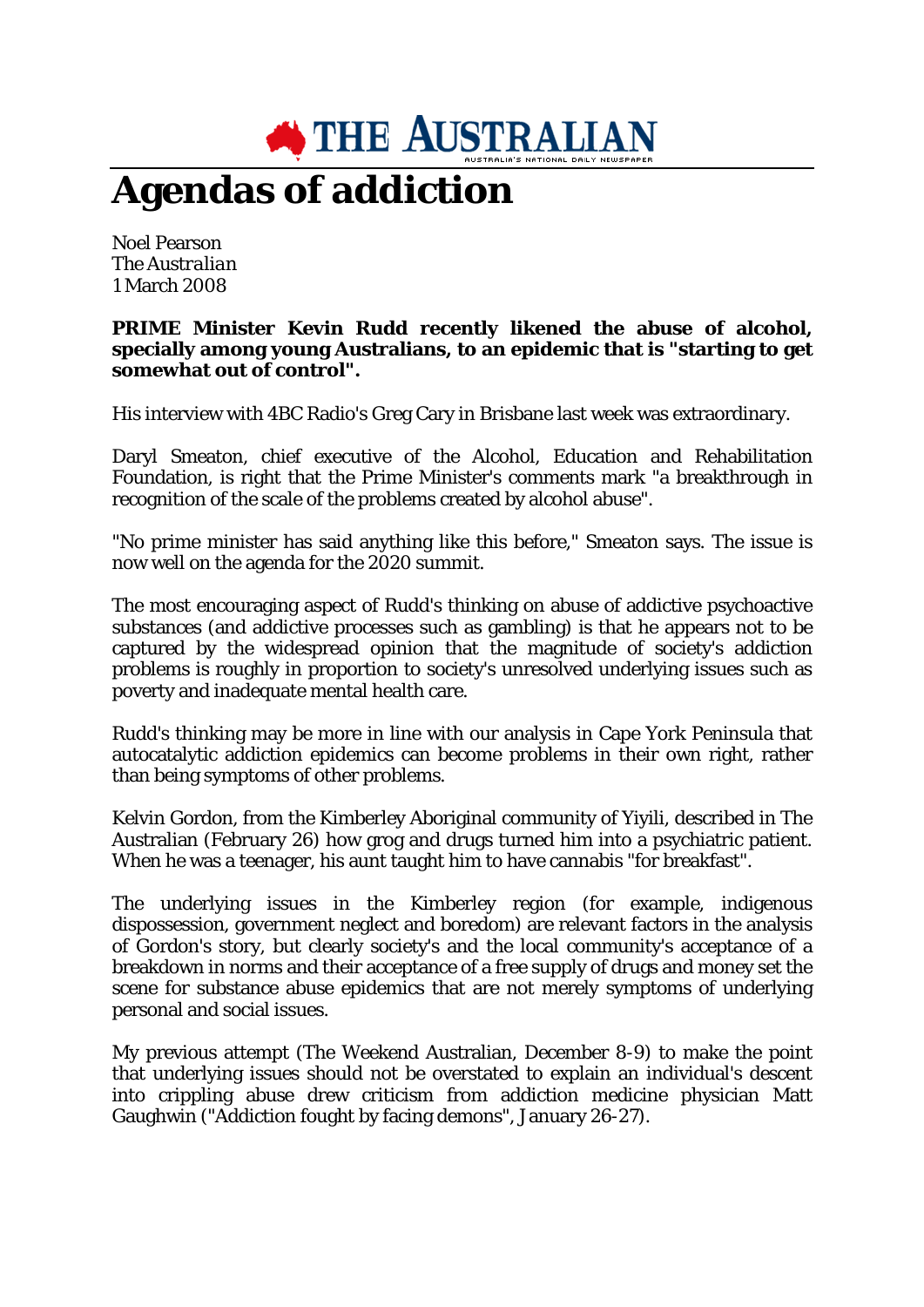Many of Gaughwin's observations are correct. "The river of grog and drugs runs wide and deep in Australia and has broken its banks," Gaughwin said, "we are drowning in it."

We who fight epidemics of addiction in our Cape York communities couldn't agree more. Gaughwin is correct that "a principled autonomy" of individuals and communities is the right way to deal with addiction. I agree with Gaughwin that "the interventions to curtail alcohol use in the Northern Territory may seem draconian, but they are an example of a principled autonomy ... The NT interventions should spur a policy rethink on what constitutes fair and reasonable coercion to stem the flow of alcohol and drug-related harm".

Gaughwin's contention that "we tolerate intoxication and addiction too much; our society does not say 'enough is enough"', is consistent with the key strategy of our substance abuse strategy, which is to "rebuild a social, cultural, spiritual and therefore legal intolerance of abusive behaviour".

Contrary to what Gaughwin suggests, I also agree "that the brain itself matters when it comes to addiction and not just the chemicals we put in it". Early in evolutionary history, our brain evolved to reward individuals who behaved in ways that increased the likelihood that they passed on their genes, which explains why it is pleasurable to eat and drink, advance socially and produce offspring.

In modern society, this internal reward system is easily short-circuited because pleasurable indulgence is within easy reach. Our brain's reward mechanism is today easily hijacked, and we are therefore plagued by alcoholism, obesity, gambling and other addictions. I am not unaware, as Gaughwin suggests, that "addiction can be deeply biological". Policymaking and policymakers would benefit from a deeper understanding of biology and evolution.

Gaughwin's main critique of my column is that my "understanding of causality is Newtonian when it should be probabilistic". By Newtonian, Gaughwin means an unsophisticated, mechanistic analysis that every effect must have a direct cause. This is not correct.

The analysis by the Swedish psychiatrist Nils Bejerot, which I have used and adapted to understand the recent history of indigenous Cape York, is actually a refutation of simple cause-and-effect thinking of the type "so and so became an addict because", or "this community descended into drunken chaos because".

Bejerot attacked the symptom theory of addiction - that addictions are a symptom of other more fundamental personal or socioeconomic problems - and separated five essential factors (which could be described as "the socially sanctioned opportunity to experiment and to later indulge") from all of the other factors that are involved in addiction. Bejerot's point was that all of these other factors should be understood as susceptibility or risk factors. Therefore mental illness may make someone susceptible to drug experimentation and use, but it is not a causal factor. Similarly, poverty may increase susceptibility, but there is no automatic causal relationship with addiction. Many poverty-stricken communities are free of addiction epidemics, as are many people with mental illness.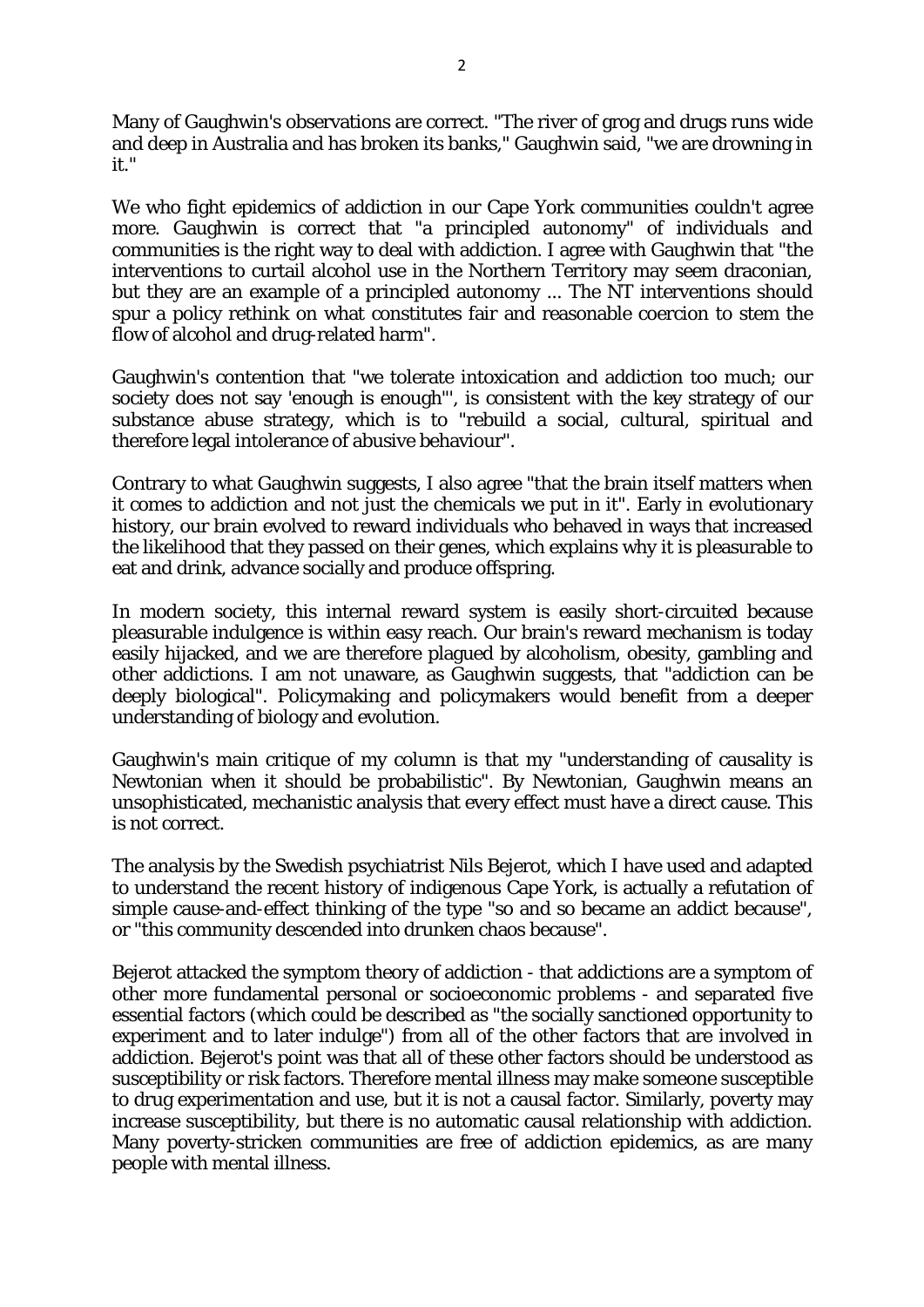Bejerot's analysis was that the presence of five factors on their own constitutes a risk that an individual will become an addict, or that a community will be affected by an epidemic of addiction:

- \* Availability of the addictive substance
- \* Money to acquire the substance
- \* Time to use the substance
- \* Example of use of the substance in the immediate environment
- \* A permissive ideology in relation to the use of the substance.

My basic contention about the nature of addiction and why people are drawn into behaviours that result in addiction is this: we can control for all other risk factors (biological predisposition, trauma, disadvantage and so on), but if the above factors are present, they are sufficient for addiction problems to develop.

Gaughwin wrote that "even apparently ideal childhoods do not prevent addiction absolutely". This statement may seem like a concession to my analysis that the material and social opportunity to abuse a substance presents a danger even if all risk factors are minimised to the best of our ability.

However, Gaughwin's apparent concession formed part of an argument that genetic susceptibility is a risk factor that can cause addiction even if other variables are favourable. In Gaughwin's view, the overwhelming risk factors for addiction are genetic predisposition and experiences in the early years of life that establish "the foundations of addiction within individuals".

Gaughwin's analysis may be plausible to people who live in the mainstream, where addiction and dysfunction is less common than in remote Aboriginal Australia. However, my experiences and observations in Cape York tell me that this model is deficient.

My home community was built on the ruins of historical dispossession. Our people rebuilt relatively stable families and worked hard in a discriminatory society and economy, while retaining an indigenous cultural identity and languages.

Then our people were given welfare money, free time and more access to addictive substances and processes. Epidemics of addiction and a corresponding collapse of social norms ensued.

When the epidemics gained momentum, they became the primary cause of recruitment of novice substance abusers and gamblers. The social chaos in some communities is more severe than can be explained by underlying issues such as inherited trauma. Too many people from relatively stable backgrounds were sucked into the vortex of dysfunction.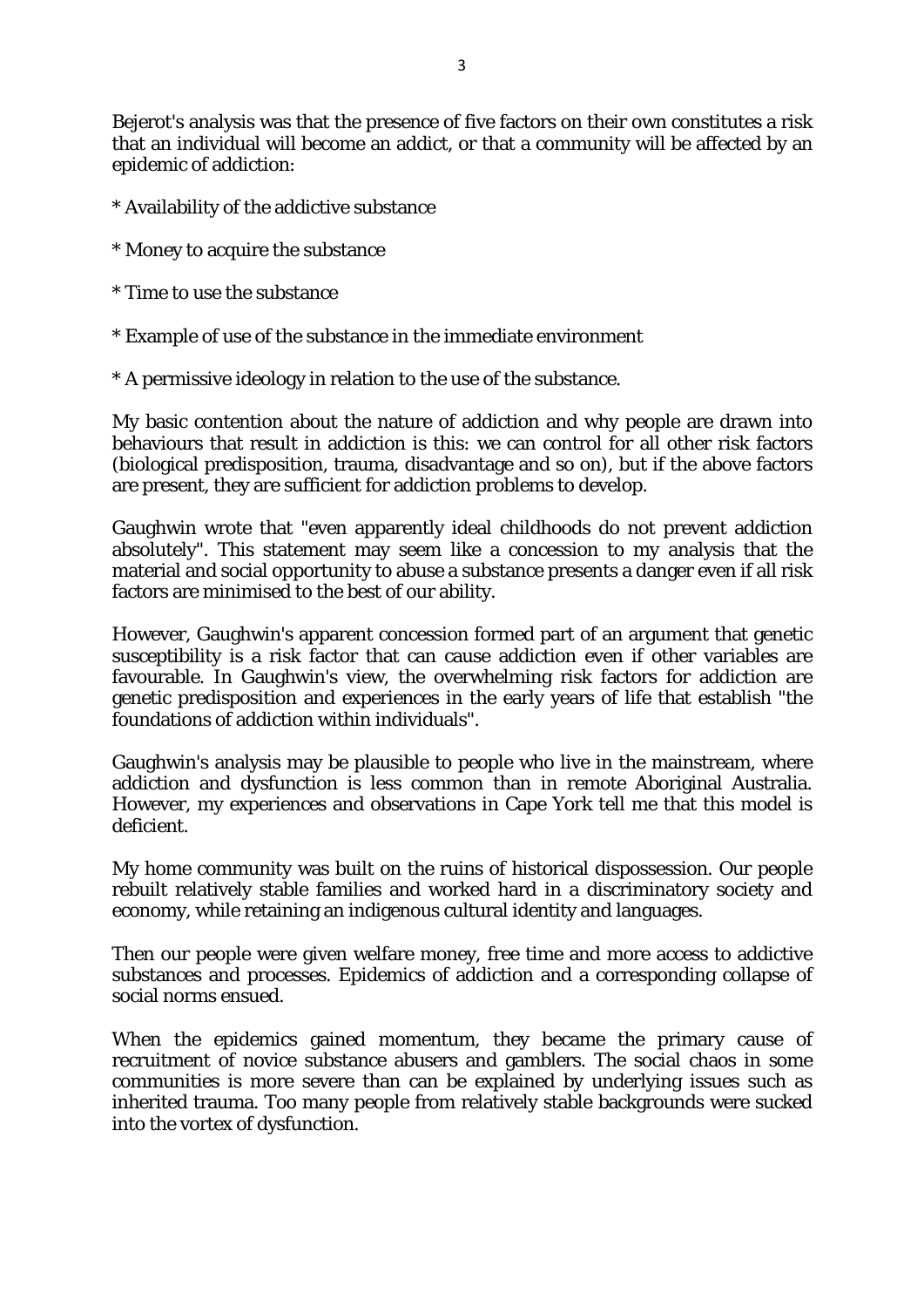Genetic susceptibility on the part of some individuals and negative formative experiences cannot, in my opinion, explain the magnitude of the Cape York disaster.

The symptom theory of addiction (of which the self-medication hypothesis is the most extreme special case) is the most damaging idea for Cape York communities when they try to reverse their descent into dysfunction. No matter how isolated from progressive mainstream debate, every dysfunctional person in the backstreets of Cape York communities can give an account of some variant of the symptom theory as the explanation and the excuse for their behaviour: "I drink because...".

This is why I rejected in my article of December 8-9 former footballer and drug addict Gary Ablett's contentions (The Australian, November 29) that use of psychoactive substances is "basically self-medicating, a coping mechanism" and that "it's time we realised that drugs are not the problem but a symptom of far deeper issues, both in people's lives and in our society".

Gaughwin conceded that Ablett is wrong to reduce and simplify the problem of addiction to one dominant construct (that addiction is treating psychic pain). But he maintained that my criticism was insensitive and cruel because it denies people such as Ablett the tolerance, understanding and empathy that are crucial to their recovery from addiction.

Ablett has my empathy and my support in his decision to remain drug-free. I did in fact conclude my article by stating that it is possible that "the initial susceptibility to experimentation on the part of an individual such as Ablett is explained in his need for relief from (psychic) pain".

My criticism of Ablett is that he advocates a social theory of self-medication as the main cause of addiction. Patently, the general public's ability to take a principled stand against abuse of addictive substances and processes is compromised if they are led to believe that experimentation is generally a symptom of deeper problems.

Interestingly, Gaughwin shares my belief that, in spite of the biological and neurological basis of addiction, "the ideas and values we hold about freedom and free will" are the most important determinants of the spread of addiction in society: "If there is a root cause of addiction, it is ethical," Gaughwin concluded.

The symptom theory is a hideous idea that is deeply embedded in our society's consciousness about substance abuse (how many times have you heard a colleague or family member or a professional on television say "The drugs are just a symptom of..."?). It is hideous because it furnishes those who are engaged in substance abuse with a perfect justification for their indulgence. Beyond its crippling effect on individual users, it has a devastating social effect: it debilitates any decisive social response because it discourages a social response to addiction as the problem in its own right, and instead deflects attention towards a vast array of so-called underlying factors, most of which are beyond the reach of social policy. So we are left sitting on our hands while the addiction epidemics continue to grow.

Considering that Gaughwin recognises the decisive role our ideas and values will play in the struggle to curb Australia's addiction epidemic, I am surprised that he so